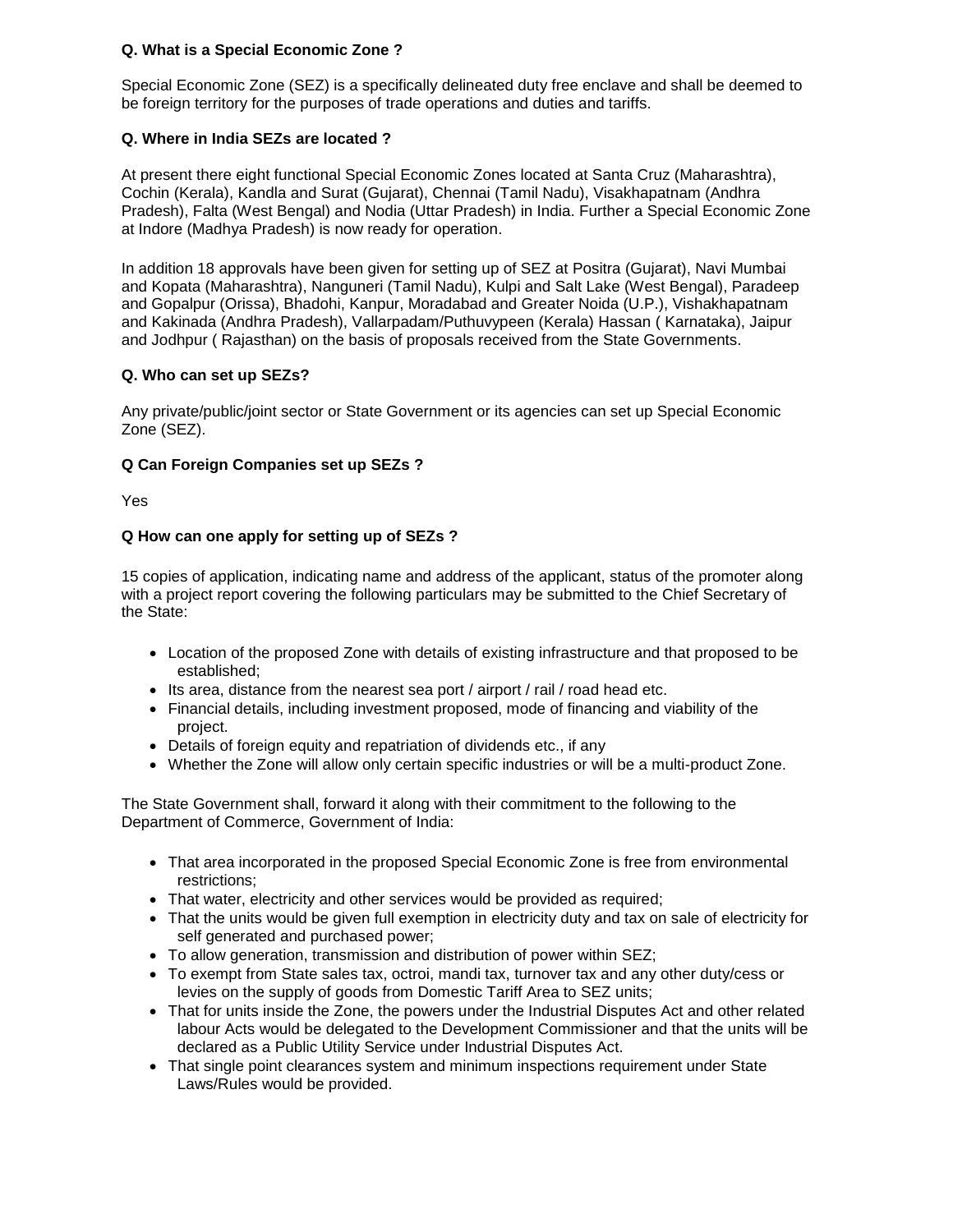The proposal incorporating the commitments of the State Government will be considered by an Inter-Ministerial Committee in the Department of Commerce. On acceptance of the proposal, a letter of permission will be issued to the applicant

# **Q. Are there any terms & conditions for setting up of SEZ ?**

- Only units approved under SEZ scheme would be permitted to be located in SEZ.
- The SEZ units shall abide by local laws, rules, regulations or bye-laws in regard to area planning, sewerage disposal, pollution control and the like. They shall also comply with industrial and labour laws as may be locally applicable.
- Such SEZ shall make security arrangements to fulfill all the requirements of the laws, rules and procedures applicable to such SEZ.
- The SEZ should have a minimum area of 1000 hectares and at least 25 % of thye area is to be earmarked for developing industrial area for setting up of units.
- Minimum area of 1000 hectares will not be applicable to product specific and port/airport based SEZs .
- Wherever the SEZs are landlocked, an Inland Container Depot (ICD) will be an integral part of SEZs.

Detailed guidelines on setting up of SEZ in the Private/Joint/State Sector is given in Appendix 14- II.N of Handbook of Procedures Volume I.

### **Q. What is role of State Governments?**

State Governments will have a very important role to play in the establishment of SEZ. Representative of the State Government, who is a member of the Inter-Ministerial Committee on private SEZ, is consulted while considering the proposal. Before recommending any proposals to the Ministry of Commerce & Industry (Department of Commerce), the States must satisfy themselves that they are in a position to supply basic inputs like water, electricity, etc.

#### **Q What are the facilities Incentive/ Facilities to SEZ Developer ?**

• 100% FDI allowed for:

(a) townships with residential, educational and recreational facilities on a case to case basis, (b)franchise for basic telephone service in SEZ.

- Income Tax benefit under (80 IA) to developers for any block of 10 years in 15 years
- Duty free import/domestic procurement of goods for development, operation and maintenance of SEZs.
- Exemption from Service Tax /CST.
- $\bullet$ 
	- Income of infrastructure capital fund/co. from investment in SEZ exempt from Income Tax
- Investment made by individuals etc in a SEZ co also eligible for exemption u/s 88 of IT Act
- Developer permitted to transfer infrastructure facility for operation and maintenance.
- Generation, transmission and distribution of power in SEZs allowed
- Full freedom in allocation of space and built up area to approved SEZ units on commercial basis.
- Authorised to provide and maintain service like water, electricity, security, restaurants and recreation centres on commercial lines.

#### **Q. How to set up a unit in SEZ ?**

For setting up a manufacturing, trading or service units in SEZ, 3 copies of project proposal in the format prescribed at Appendix 14-IA of the Handbook of Procedures, Vol.1 to be submitted to the Development Commissioner of the SEZ.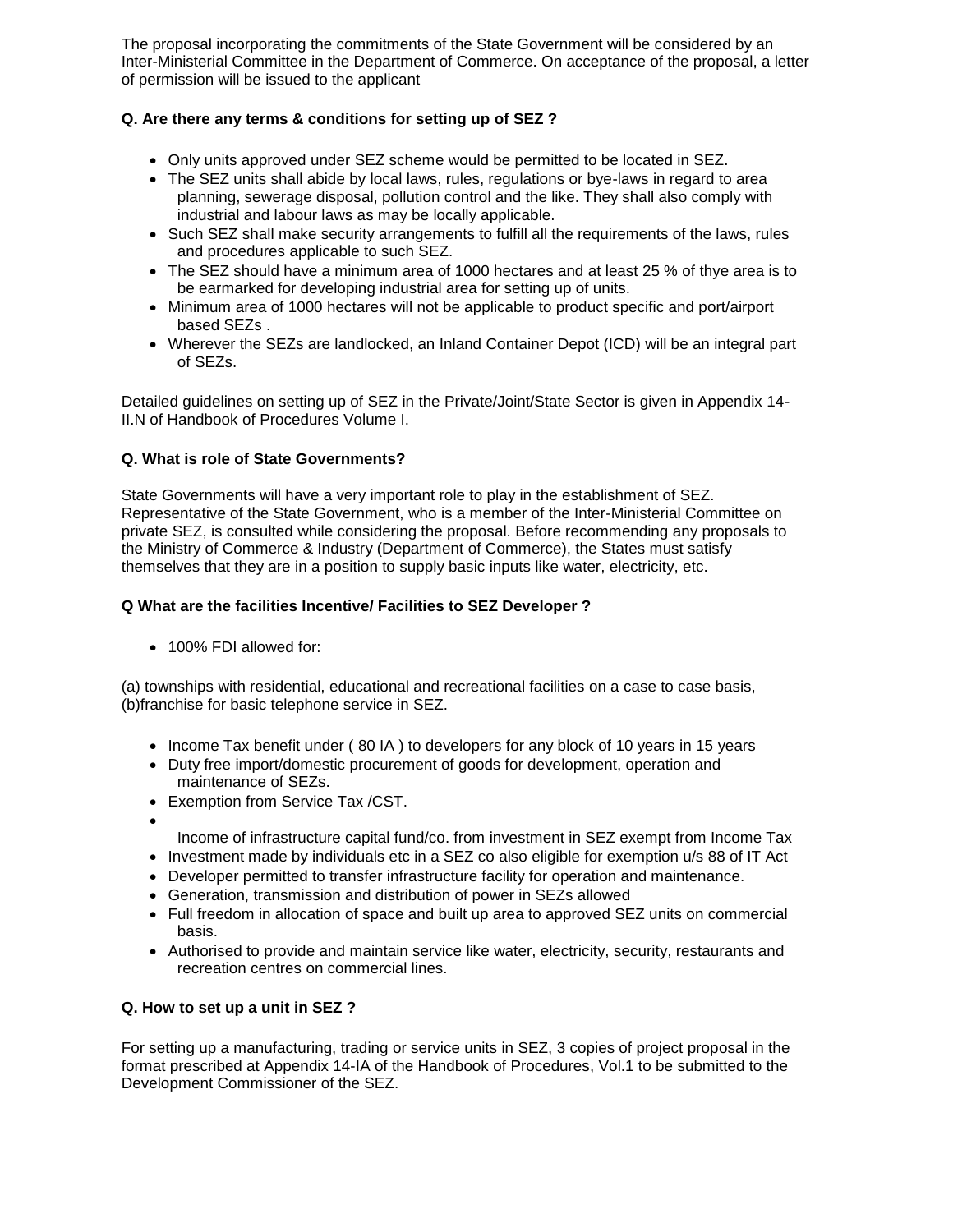# **Q. What is the approval mechanism for the units ?**

All approvals to be given by the Unit Approval Committee headed by the Development Commissioner. Clearance from the Department of Policy and Promotion/Board of Approvals, wherever required will be obtained by the Development Commissioner, before the Letter of Intent is issued.

# **Q. What is the obligation of the Unit under the Scheme?**

- SEZ units have to achieve positive net foreign exchange earning as per the formula given in paragraph Appendix 14-II (para 12.1) of Handbook of Procedures, Vol.1. For this purpose, a Legal Undertaking is required to be executed by the unit with the Development Commissioner.
- The units have to provide periodic reports to the Development Commissioner and Zone Customs as provided in Appendix 14-I F of the Handbook of Procedures, Vol.1.
- The units are also to execute a bond with the Zone Customs for their operation in the SEZ.
- Any company set up with FDI has to be incorporated under the Indian Companies Act with the Registrar of Companies for undertaking Indian operations

### **Q. What are the incentive/facilities available for SEZ units?**

Following incentive/ facilities to SEZ enterprises:

### **Customs and Excise :**

- SEZ units may import or procure from the domestic sources, duty free, all their requirements of capital goods, raw materials, consumables, spares, packing materials, office equipment, DG sets etc. for implementation of their project in the Zone without any licence or specific approval.
- Duty free import/domestic procurement of goods for setting up of SEZ units.
- Goods imported/procured locally duty free could be utilised over the approval period of 5 years.
- Domestic sales by SEZ units will now be exempt from SAD.
- Domestic sale of finished products, by-products on payment of applicable Custom duty.
- Domestic sale rejects and waste and scrap on payment of applicable Custom duty on the transaction value .

#### **Income tax**

- Physical export benefit
- 100% IT exemption (10A) for first 5 years and 50% for 2 years thereafter.
- Reinvestment allowance to the extend of 50% of ploughed back profits
- Carry forward of losses

#### **Foreign Direct Investment :**

- 100% foreign direct investment is under the automatic route is allowed in manufacturing sector in SEZ units except arms and ammunition, explosive, atomic substance, narcotics and hazardous chemicals, distillation and brewing of alcoholic drinks and cigarettes , cigars and manufactured tobacco substitutes.
- No cap on foreign investments for SSI reserved items.

#### **Banking / Insurance/External Commercial Borrowings**

• Setting up Off-shore Banking Units allowed in SEZs. OBU's allowed 100% Income Tax exemption on profit for 3 years and 50 % for next two years.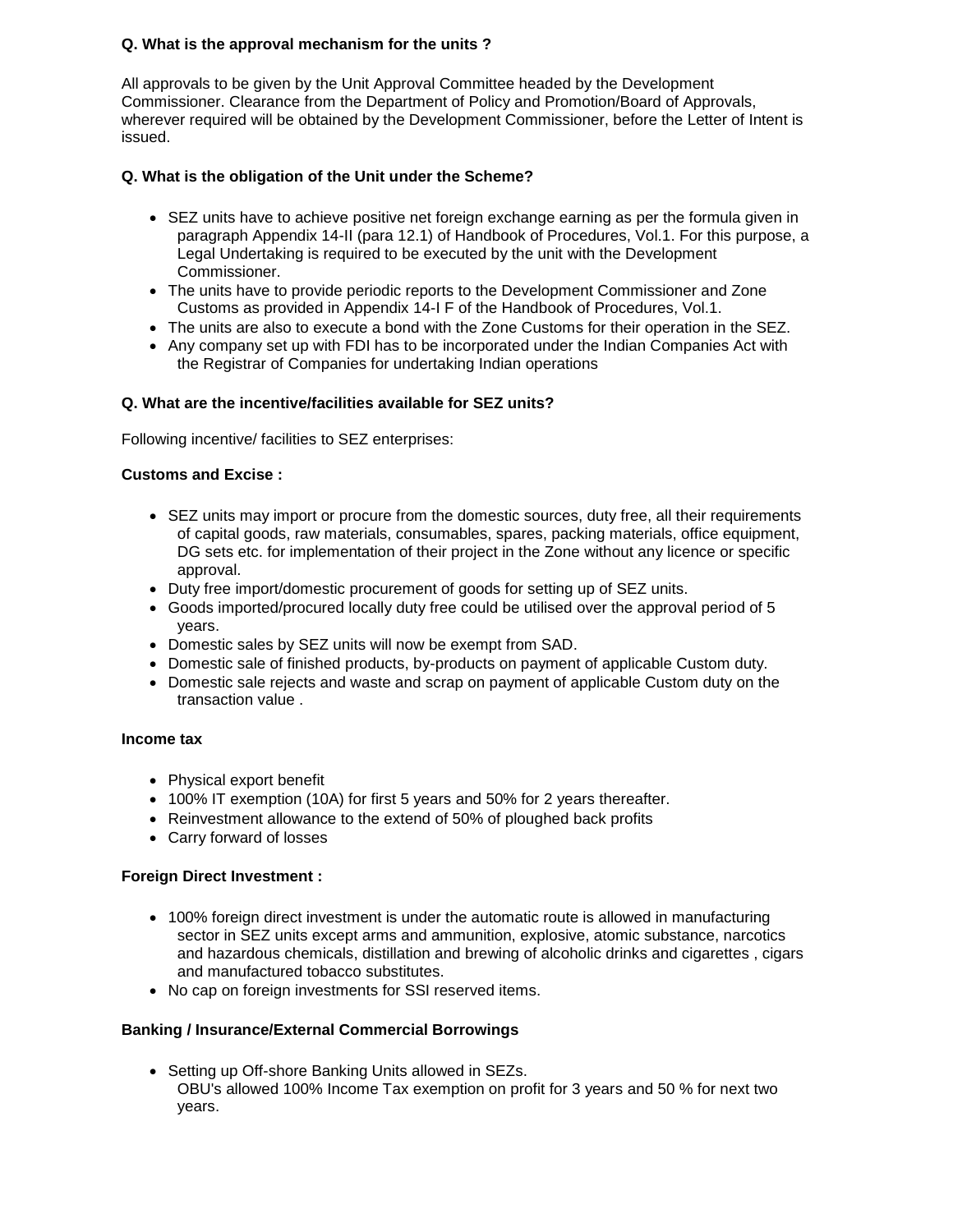- External commercial borrowings by units up to \$ 500 million a year allowed without any maturity restrictions.
- Freedom to bring in export proceeds without any time limit.
- Flexibility to keep 100% of export proceeds in EEFC account. Freedom to make overseas investment from it.
- Commodity hedging permitted.
- Exemption from interest rate surcharge on import finance.
- SEZ units allowed to 'write-off' unrealized export bills.

# **Central Sales Tax Act :**

 Exemption to sales made from Domestic Tariff Area to SEZ units. Income Tax Act:

# **Service Tax:**

Exemption from Service Tax to SEZ units

# **Environment :**

- SEZs permitted to have non-polluting industries in IT and facilities like golf courses, desalination plants, hotels and non-polluting service industries in the Coastal Regulation Zone area
- Exemption from public hearing under Environment Impact Assessment Notification

# **Companies Act :**

- Enhanced limit of Rs. 2.4 crores per annum allowed for managerial remuneration
- Agreement to opening of Regional office of Registrar of Companies in SEZs.
- Exemption from requirement of domicile in India for 12 months prior to appointment as Director.

# **Drugs and Cosmetics :**

Exemption from port restriction under Drugs & Cosmetics Rules.

# **Sub-Contracting/Contract Farming**

- SEZ units may sub-contract part of production or production process through units in the Domestic Traiff Area or through other EOU/SEZ units
- SEZ units may also sub-contract part of their production process abroad.
- Agriculture/Horticulture processing SEZ units allowed to provide inputs and equipments to contract farmers in DTA to promote production of goods as per the requirement of importing countries.

# **Q. Whether SEZs have been exempted from Labour laws?**

Normal Labour Laws are applicable to SEZs, which are enforced by the respective state Governments. The state Government have been requested to simplify the procedures/returns and for introduction of a single window clearance mechanism by delegating appropriate powers to Development Commissioners of SEZs.

# **Q. What are the facilities for Domestic suppliers to Special Economic Zone ?**

Supplies from Domestic Tariff Area (DTA) to SEZ to be treated as physical export. DTA supplier would be entitled to :